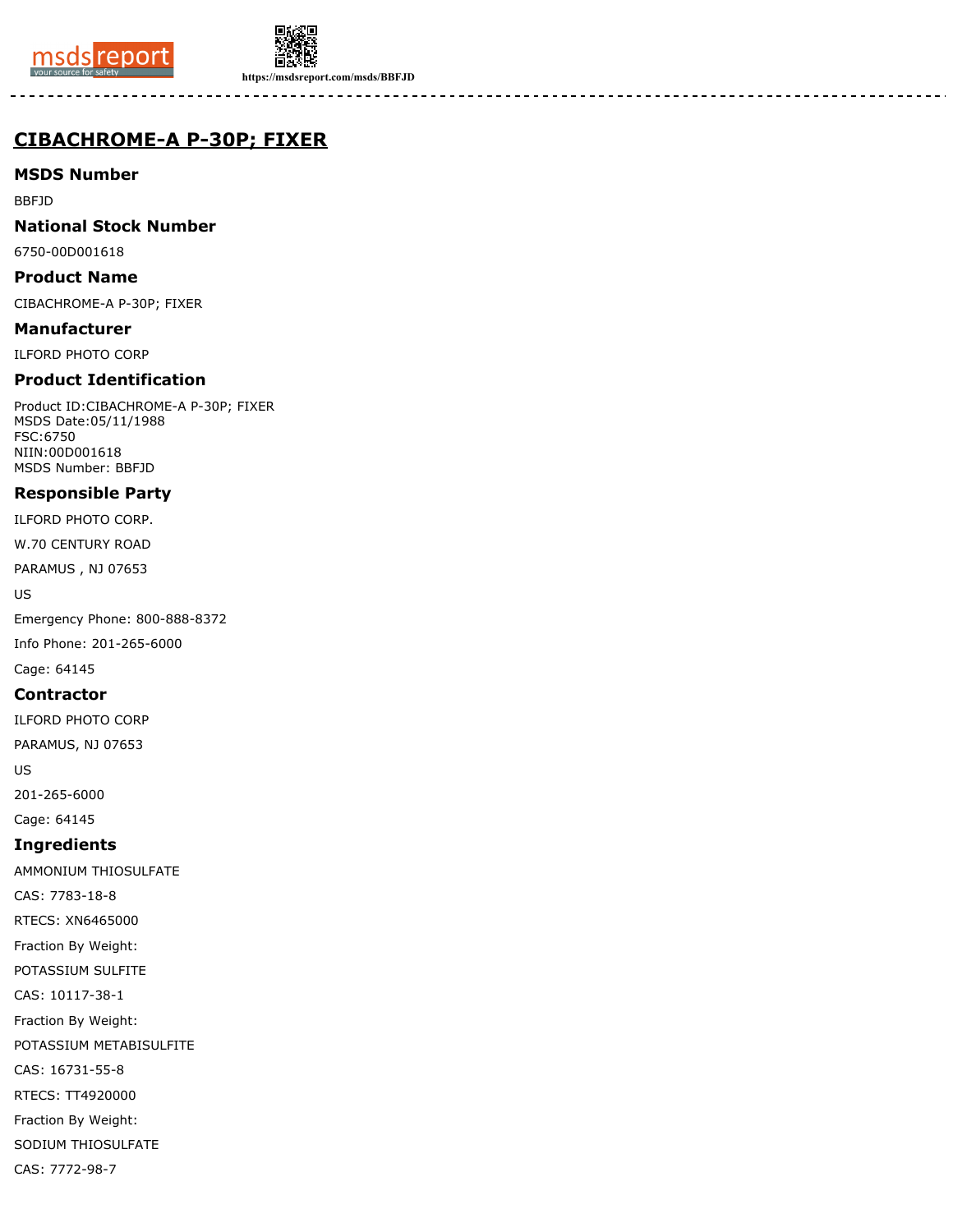



**https://msdsreport.com/msds/BBFJD**

#### RTECS: XN6476000

Fraction By Weight:

#### **Hazards**

Routes of Entry: Inhalation:NO Skin:YES Ingestion:YES Reports of Carcinogenicity:NTP:NO IARC:NO OSHA:NO Health Hazards Acute and Chronic:PRODUCT MAY CAUSE EYE, SKIN & G/I TRACT IRRITATION. IT IS CONSIDERED A LOW HAZARD FOR NORMAL INDUSTRIAL HANDLING AND INHALATION IS AN UNLIKELY EXPOSURE. Explanation of Carcinogenicity:THIS PRODUCT CONTAINS NO INGREDIENT LISTED AS CARCINOGEN BY IARC,NTP, OR OSHA. Effects of Overexposure:EYE:CAUSES IRRITATION SKIN:CAUSES IRRITATION. INHALED:UNLIKELY EXPOSURE,MAY CAUSE IRRITATION IF MIST IS INHALED. INGESTED:MAY BE HARMFUL IF SWALLOWED. HMIS:MAY CAUSE G/I IRRITATION,NAUSEA,VOMITING.

Medical Cond Aggravated by Exposure:NONE SPECIFIED BY MANUFACTURER.

## **First Aid**

First Aid:EYE:FLUSH WITH WATER 15 MIN. SKIN:REMOVE CONTAMINATED CLOTHING AND LAUNDER BEFORE REUSE. WASH SKIN WITH SOAP AND WATER. INHALED: REMOVE TO FRESH AIR. INGESTED:DO NOT INDUCE VOMITING. IF CONSCIOUS,G IVE 1-2 GLASSES OF WATER. (NOTHING BY MOUTH IF UNCONSCIOUS.) GET IMMEDIATE MEDICAL CARE. IF ANY IRRITATION PERSISTS OR IS SEVERE, GET MEDICAL CARE.

## **Fire Fighting**

Flash Point:>212F,>100C

Extinguishing Media:USE MEDIA APPROPRIATE FOR SOURCE OF FIRE. Fire Fighting Procedures:FIRE FIGHTERS SHOULD USE NIOSH APPROVED SCBA & FULL PROTECTIVE EQUIPMENT WHEN FIGHTING CHEMICAL FIRE. USE WATER SPRAY TO COOL NEARBY CONTAINERS EXPOSED TO FIRE. Unusual Fire/Explosion Hazard:FIRE OR EXCESSIVE HEAT MAY CAUSE PRODUCTION OF HAZARDOUS DECOMPOSITION PRODUCTS.

#### **Accidental Release**

Spill Release Procedures:SWEEP UP BEING CAUTIOUS NOT TO RAISE DUST OR IF ALREADY DISSOLVED MOP UP WITH PAPER CLOTH ETC. Neutralizing Agent:NONE

#### **Handling**

Handling and Storage Precautions:STORE IN A COOL,DRY,WELL VENTILATED AREA. KEEP TIGHTLY CLOSED WHEN NOT IN USE. KEEP AWAY FROM ACIDS AND ALKALIS.

Other Precautions:READ LABEL THEN FOLLOW INSTRUCTIONS.

#### **Exposure Controls**

Respiratory Protection:NONE NORMALLY REQUIRED. USE NIOSH/MSHA APPROVED RESPIRATOR IF PEL/TLV IS EXCEEDED OR IF LOCAL EXHAUST IS UNAVAILABLE DURING MIXING. Ventilation:NORMAL ROOM VENTILATION IS SUFFICIENT. SUPPLEMENT WITH LOCAL EXHAUST WHEN DOING INITIAL MIXING. Protective Gloves:RUBBER,VINYL,OTHER IMPERVIOUS Eye Protection:SAFETY GLASSES OR SPLASH GOGGLES Other Protective Equipment:EYE WASH STATION & SAFETY SHOWER. USE APRON AND FACE SHIELD WHEN MIXING LIQUIDS OR IF SPLASHING IS LIKELY. Work Hygienic Practices:USE GOOD CHEMICAL HYGIENE PRACTICE. AVOID UNNECESSARY CONTACT. Supplemental Safety and Health ILFORD STOCK NUMBERS OG8250200(KIT) (MSDS DATE 23MAY88) AND OG8250320(FIXER) (MSDS DATE 11MAY88) TO MAKE 1 L. COD = 577 GM OXYGEN/KG. ALSO SEE ADD.DATA.

## **Chemical Properties**

 $HCC: N1$ Melt/Freeze Pt:M.P/F.P Text:>572F,>300C Spec Gravity:POWDER